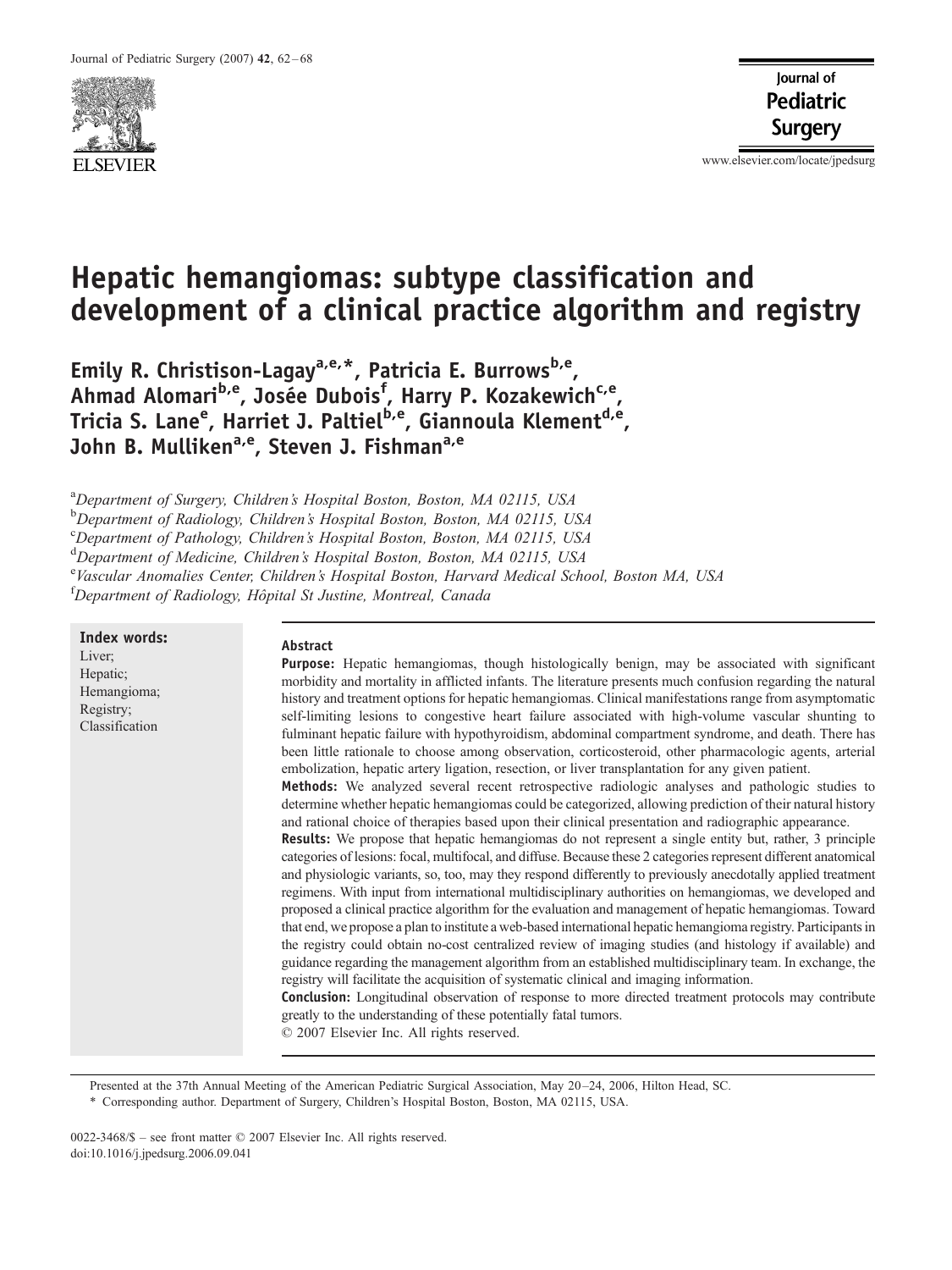#### <span id="page-1-0"></span>1. Purpose

Infantile hemangioma (IH) is the most common pediatric tumor, affecting 4% to 5% of white infants. It is a benign endothelial cell neoplasm that exhibits rapid postnatal growth followed by slow involution during childhood. Nevertheless, approximately 10% to 20% of IHs cause vision-t[hrea](#page-5-0)tening, life-threatening, or disfiguring complications [1]. The life cycle evolves in 3 stages: (1) a proliferating phase of rapid growth, beginning shortly after birth and lasting approximately 9 to 12 months; (2) an involuting phase, lasting 5 to 7 years, during which apoptosis predominates over mitosis and loose stromal tissue replaces the rapidly dividing endothelial cells, myeloid cells, and pericytes that characterize the initial stage; and (3) an involuted phase characterized by the lasting replacement of the original lesion with fibrofatty tissue. Although most IHs are cutaneous, visceral involvement also occurs, often in the setting of multiple lesions (hemangiomatosis).

Infantile hepatic hemangiomas (IHHs) share the same patterns of growth and regression as their more common cutaneous counterparts. It is probable that most hepatic hemangiomas are clinically silent and, therefore, remain undetected. Some hemangiomas, however, are discovered on routine prenatal imaging or postnatal imaging indicated for other causes. Another subset become symptomatic, manifesting as cardiac failure secondary to high volume shunting, hypothyroidism secondary to overproduction of type III iodothyronine deiodinase, fulminant hepatic failure, and/or abdominal compartment syndrome [\[2-8\].](#page-5-0)

The field of vascular anomalies has emerged over the past 20 years as clinical, pathologic, and radiologic evidence has facilitated clarification of terminology. The behavior of true IHHs must be distinguished from commonly misnamed hemangiomas of adulthood [\[9,10\]](#page-5-0) that are venous malformations and from epithelioid hemangioendothelioma, a malignant tumor with metastatic potential [\[11\].](#page-5-0) Unfortunately, IHH has also been called hemangioendothelioma, particularly in the histopathologic literature. Infantile hepatic hemangioma has also been confused with hepatic arteriovenous malformations because both exhibit rapid flow, shunting, and cardiac consequences. This confusion has made the diagnosis (and therapy) of IHHs haphazard with seemingly little rationale for choosing between pharmacologic treatments (corticosteroid, interferon alfa-2a, or vincristine), embolization, surgical resection, hepatic artery ligation, and even hepatic transplantation [\[12-19\].](#page-5-0)

We reviewed evidence that might simplify the understanding of IHH, allowing improved predictability of outcome with rationale among therapeutic options. Furthermore, we hope to gather longitudinal data to validate a novel classification scheme and treatment algorithm by creating a web-based interactive registry for patients with IHH.

## 2. Methods

We performed a Pubmed search with keywords hepatic hemangioma, liver hemangioma, visceral hemangioma, and hemangioma screening, limiting the inquiry to publications over the past decade (1995-2005) that correctly identified hepatic hemangiomas. These publications, chiefly composed of retrospective radiographic, dematologic, and histopathologic analyses as well as case reports, were critically reviewed to elucidate patterns of physiologic and radiographic presentation that might allow more accurate characterization and prognostication of hepatic hemangiomas. Two articles were identified from our institution attempting to correlate angiographic and/or radiographic imaging patterns of IHH with features such as biologic behavior, prognosis, and response to treatment [\[14,15\].](#page-5-0) In aggregate, these studies provided detailed radiographic and clinical information on 55 children referred for evaluation of hepatic hemangiomas at 2 North American pediatric vascular anomaly programs between 1981 and 2000 [\[14,15\].](#page-5-0) These patients had been identified from computerized logs kept by the 2 institutions and supplemented by a keyword search from radiologic reports. Clinical information culled from these reviews included age at presentation, sex, presence of high output cardiac failure, hypothyroidism, decision to treat, type of treatment, and final clinical condition. Imaging studies had been reviewed by 4 independent radiologists with expertise in vascular anomalies. In discussion with the radiologists involved in the original publications, we reviewed the clinical, radiologic, and histologic findings (when available). We supplemented this critical review of these 2 studies with analysis of 5 histopathologic studies of liver tumors and hemangiomas and 2 studies investigating the correlation between cutaneous and extracutaneous hemangiomas to refine our understanding of our proposed categories [\[14,20-26\].](#page-5-0) Based on this analysis, we speculated that IHH comprised 3 subtypes: focal, multifocal, and diffuse, with each category demonstrating distinctive imaging, pathologic, and physiologic



Fig. 1 Axial view of focal hepatic hemangioma demonstrating central thrombosis with centripetal hyperintense signal on T2 imaging.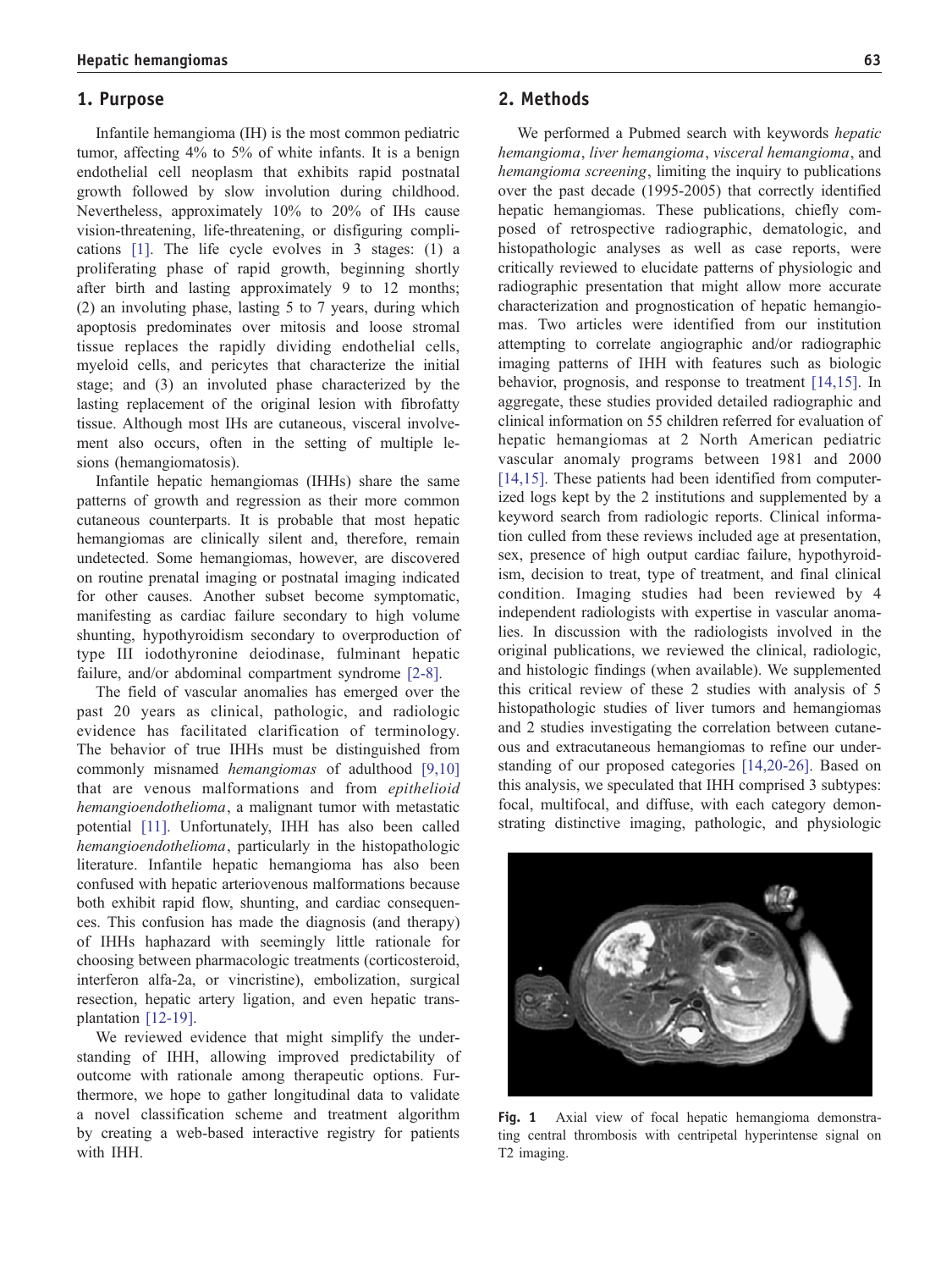

Fig. 2 A, Fast flow within hemangioma on color Doppler ultrasonography. B, Arteriovenous shunting within hemangioma by angiography.

features permitting prediction of its biologic behavior and natural history that could be used to guide management.

## 3. Results

#### 3.1. Focal lesions

This type can be identified on magnetic resonance imaging (MRI) as a well-defined, solitary, spherical tumor that is hypointense relative to liver on T1-weighted sequences and hyperintense on T2-weighted sequences ([Fig.](#page-1-0) [1\)](#page-1-0). The typical tumor demonstrates centripetal enhancement on gadolinium sequences. Areas of central necrosis, thrombosis, or intralesional hemorrhage are heterogeneously enhanced. The solid nonthrombosed (noninvoluted) areas of the lesion exhibit intense homogeneous enhancement. Most focal lesions are asymptomatic, and they are rarely, if ever, accompanied by cutaneous hemangiomas. In contrast to typical IHs that characteristically manifest in the first weeks of neonatal life, many focal lesions have been detected antenatally on routine prenatal ultrasonography. We believe that these focal tumors are the hepatic form of the cutaneous rapidly involuting congenital hemangioma, a hypervascular lesion most frequently located on the scalp or extremities and that regresses in an accelerated fashion by 12 to 14 months of age [\[27,28\].](#page-5-0) As in cutaneous rapidly involuting congenital hemangioma, focal hepatic hemangioma does not stain positive for Glut-1, a marker of common IHs [\[20-22,26\].](#page-5-0) Focal hemangioma variably demonstrates the presence of high-flow shunts (arteriovenous or portovenous) (Fig. 2). Some focal lesions are associated with a minor anemia or thrombocytopenia. Two reports in the literature document successful corticosteroid treatment of solitary fetal hepatic lesions detected during routine prenatal ultrasonography associated with in utero cardiac failure/cardiomegaly caused by intrahepatic shunts [\[18,29\].](#page-5-0) In retrospect, it is likely that these lesions would have undergone rapid spontaneous involution. It is unclear whether corticosteroid was responsible for accelerated involution.

#### 3.2. Multifocal lesions

These IHHs present as homogeneously enhancing spherical tumors by MRI, hypointense relative to liver on T1 sequencing and hyperintense on T2-weighted sequencing. On computed tomography, they are hypodense lesions with uniform or centripetal enhancement (Fig. 3). Flow voids can be present in, or adjacent to, the lesions. These flow voids, along with enlarged hepatic arteries or veins or aortic tapering (distal to the origin of the celiac trunk), may



Fig. 3 A, Axial view of multifocal hepatic hemangioma demonstrating hyperintense homogenous signal on T2-weighted MRI. B, Postmortem view of liver with multifocal IHH.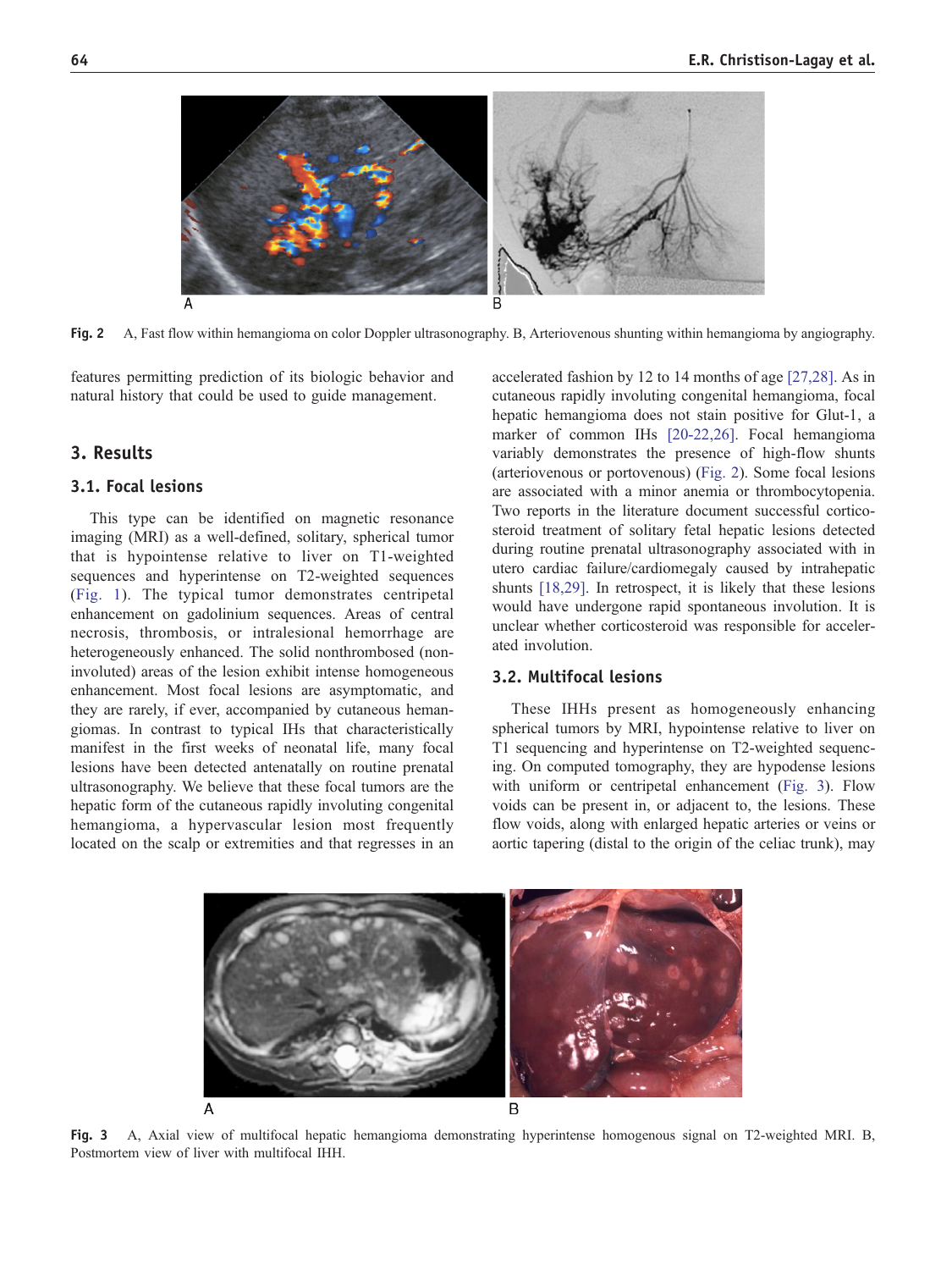

Fig. 4 Aortic tapering on angiogram of patient with high-flow arteriovenous shunting.

indicate the presence of arteriovenous shunts (Fig. 4). Whereas many multifocal lesions are asymptomatic and are only detected upon postnatal screening imaging (because of the presence of multiple cutaneous hemangiomas, which may accompany visceral lesions), some are associated with highoutput cardiac failure secondary to arteriovenous or portovenous shunting. These lesions undergo the typical course of involution of cutaneous IHs. Like typical cutaneous IHs, multifocal hepatic hemangiomas demonstrate Glut-1 immu-noreactivity [\[20-22,26\].](#page-5-0)

#### 3.3. Diffuse lesions

Some infants with hepatic hemangiomas present with extensive hepatic involvement and near-total replacement of the hepatic parenchyma with innumerable centripetally enhancing lesions (Fig. 5). These children are very likely to have a more serious clinical course than those patients diagnosed with solitary or multifocal tumors. Massive

hepatomegaly causes compression of the inferior vena cava and thoracic cavity, resulting in respiratory compromise. This mass effect can be so marked as to cause abdominal compartment syndrome and multiorgan system failure.

Another complication of diffuse IHH is severe hypothyroidism owing to the overproduction of type III iodothyronine deiodinase [\[8\].](#page-5-0) Hypothyroidism of this degree can cause cardiac failure (poor contractility with low output) and profound mental retardation in the developing infant. Review of imaging data revealed that, although some patients demonstrated high-flow lesions, dilation of hepatic veins was less than would be expected given the size of the lesion. Furthermore, despite the enormous tumor burden, no patients with diffuse involvement developed high output cardiac failure.

#### 3.4. Formation of a database

We propose that these 3 subtypes of IHH, which demonstrate different radiographic appearance, pathologic features, and physiologic behavior, may also respond differently to various pharmacologic and invasive treatments. Nevertheless, hepatic hemangiomas are relatively rare, and the literature on the subject is a quagmire of colorful confusing terminology. Therefore, in an effort to better understand the presentation, behavior, risks, and response to treatment of IHH, we propose enrollment of patients in a web-based longitudinal data registry ([www.](http://www.LiverHemangioma.org) LiverHemangioma.org). Participation in this registry will require regular updates on the patient's condition, and, in exchange, physicians worldwide will have access to rapid, centralized, and longitudinal review of clinical, radiographic, and any histologic findings by a multidisciplinary team of physicians associated with the Vascular Anomalies Center at Children's Hospital Boston, Boston, Mass. If desired by the enrolling physician, this team will also provide guidance regarding management. This treatment algorithm, first published herein ([Fig.](#page-4-0) [6\)](#page-4-0), was developed and refined after discussion at a National Institutes of Health research workshop on IHs and is discussed in more detail hereinafter [\[30\].](#page-5-0) The management algorithm will be subjected to continuous refinement because data are accrued. Final



Fig. 5 A, Axial view of diffuse hepatic hemangioma on computed tomography demonstrating massive involvement of parenchyma with innumerable lesions. B, Massive hepatomegaly causing abdominal compartment syndrome and respiratory compromise.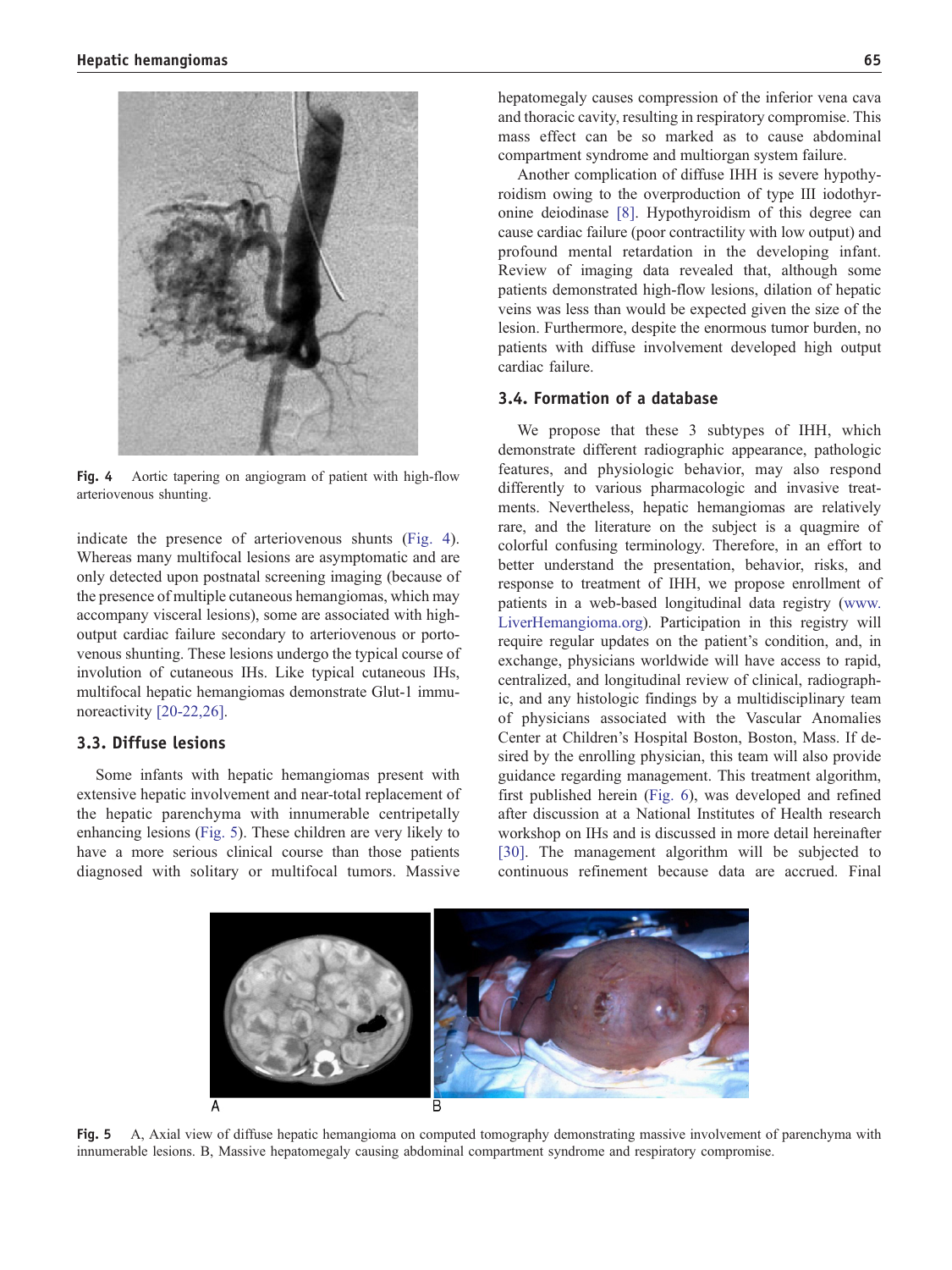<span id="page-4-0"></span>

Fig. 6 Treatment algorithm for infants diagnosed with hepatic hemangioma. U/S indicates ultrasonography; PE, physical examination; TSH, thyroid stimulation hormone; CHF, congestive heart failure.

therapeutic decisions will be at the discretion of the treating physicians and patient's family.

The Infantile Hepatic Hemangioma Registry study design will include prospective and retrospective data collected from children diagnosed with IHH. We hope to enroll patients in the registry from institutions worldwide. All data will be recorded in a password-protected encrypted internet site for analysis by the study investigators. Pediatric specialists who enroll their patients in the IHH registry will be granted password-protected access to the web-based data entry forms. All data entered on these web-based forms will be encrypted. The study investigators will have password-protected access to the web-based registry. All participating physicians from outside hospitals will have password-protected access to only the data from children they have enrolled in the registry; that is, they will not have full access to the registry database. The consent form, approved by Children's Hospital Boston Committee on Clinical Investigation, will be made available to physicians from outside institutions on the passwordprotected Web site as a template for the informed consent process in their institution.

Based on cases of IHH in the Children's Hospital Boston Vascular Anomalies Center database, we propose an initial treatment algorithm (Fig. 6). Asymptomatic patients with focal or multifocal disease, without evidence of cardiac failure or hemodynamically significant shunting, should be observed with follow-up ultrasonography to document regression. Infants with hemodynamically significant shunting are candidates for corticosteroid therapy; they should also have close follow-up by a physician, including ultrasonography. We have observed that many shunts disappear with hemangioma regression. If pharmacologic therapy fails (approximately one third of patients in a published study by Kassarjian et al [\[15\]\)](#page-5-0), embolization should be considered as the next step. Large shunts in an infant presenting with cardiac failure should be considered candidates for early embolization, although this procedure may not have an effect on the underlying hemangioma per se. Rarely, if ever, is resection necessary. An infant with diffuse hepatic hemangioma is at greatest risk for death. Management includes aggressive pharmacotherapy and thyroid hormone monitoring and replacement. Because of the absence of high-flow shunts, embolization is not generally effective. These infants often respond poorly to pharmacologic therapy alone and may be the only patients with IHH who might benefit from hepatic transplantation.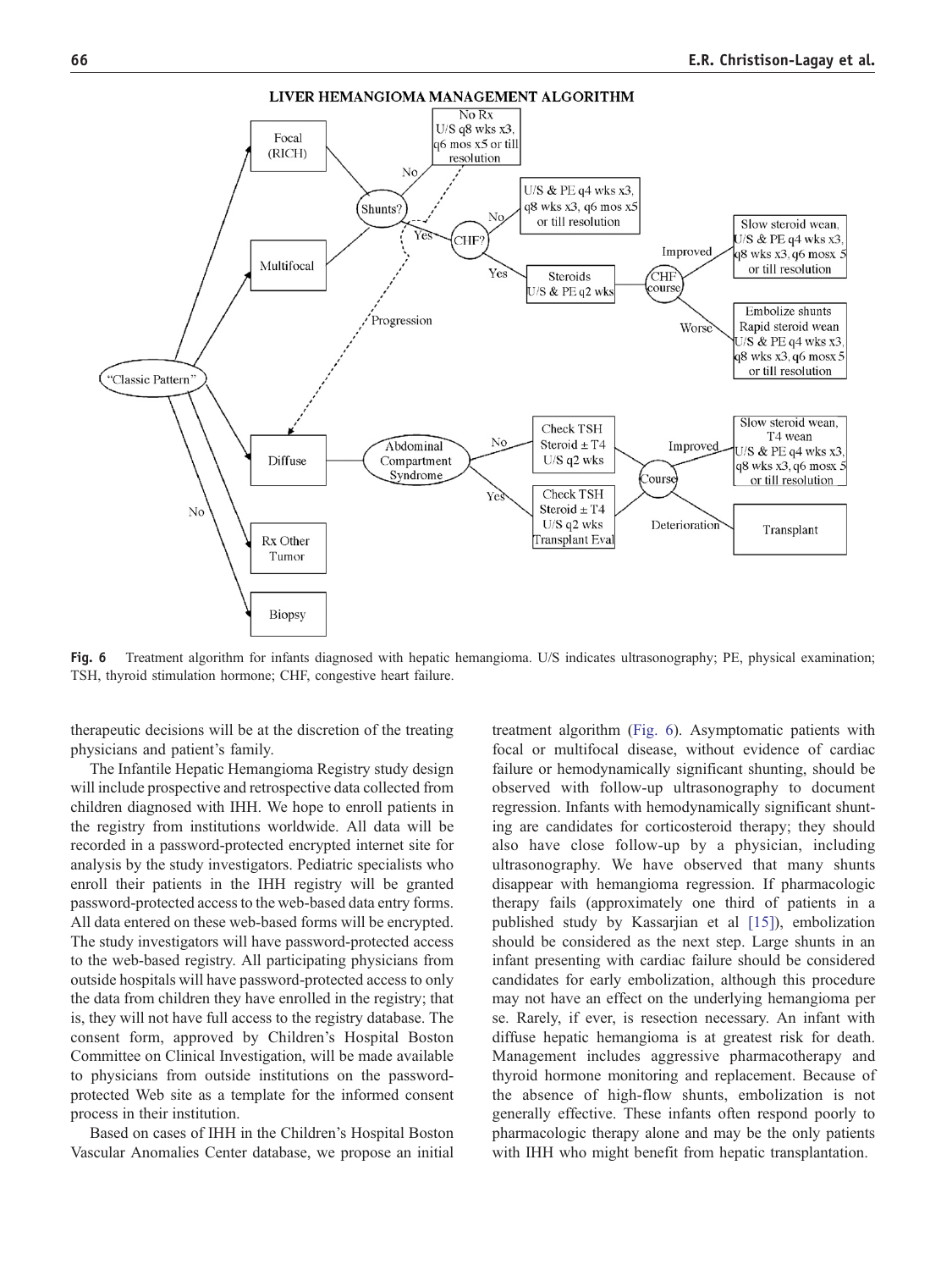### <span id="page-5-0"></span>4. Conclusion

Infantile hepatic hemangiomas represent a clinically diverse spectrum of benign hepatic tumors. A novel systematic classification scheme encompassing clinical presentation, radiographic appearance, pathologic features, physiologic behavior, and natural (untreated) and treated history is presented along with a proposed therapeutic algorithm. A registry for prospective data collection has been established with the goal of validating and refining current understanding and management of hepatic hemangiomas.

## References

- [1] Mulliken JB, Fishman SJ, Burrows PE. Vascular anomalies. Curr Probl Surg 2000;37(5):17 - 84.
- [2] Lu CC, Ko SF, Liang CD, et al. Infantile hepatic hemangioendothelioma presenting as early heart failure: report of two cases. Chang Gung Med J 2002;25(6):405 - 10.
- [3] Guven A, Aygun C, Ince H, et al. Severe hypothyroidism caused by hepatic hemangioendothelioma in an infant of a diabetic mother. Horm Res 2005;63(2):86 - 9.
- [4] Konrad D, Ellis G, Perlman K. Spontaneous regression of severe acquired infantile hypothyroidism associated with multiple liver hemangiomas. Pediatrics 2003;112(6 Pt 1):1424 - 6.
- [5] Gallego C, Miralles M, Marin C, et al. Congenital hepatic shunts. Radiographics 2004;24(3):755 - 72.
- [6] Ho J, Kendrick V, Dewey D, et al. New insight into the pathophysiology of severe hypothyroidism in an infant with multiple hepatic hemangiomas. J Pediatr Endocrinol Metab 2005;18(5):511 - 4.
- [7] Lunetta P, Karikoski R, Penttila A, et al. Sudden death associated with a multifocal type II hemangioendothelioma of the liver in a 3-monthold infant. Am J Forensic Med Pathol 2004;25(1):56 - 9.
- [8] Huang SA, Tu HM, Harney JW, et al. Severe hypothyroidism caused by type 3 iodothyronine deiodinase in infantile hemangiomas. N Engl J Med 2000;343(3):185 - 9.
- [9] Hosokawa A, Maeda T, Tateishi U, et al. Hepatic hemangioma presenting atypical radiologic findings: a case report. Radiat Med 2005;23(5):371 - 5.
- [10] Au WY, Liu CL. Growth of giant hepatic hemangioma after triplet pregnancy. J Hepatol 2005;42(5):781.
- [11] Haydon E, Haydon G, Bramhall S, et al. Hepatic epithelioid haemangioendothelioma. J R Soc Med 2005;98(8):364-5.
- [12] Walsh R, Harrington J, Beneck D, et al. Congenital infantile hepatic hemangioendothelioma type II treated with orthotopic liver transplantation. J Pediatr Hematol Oncol 2004;26(2):121 - 3.
- [13] Ahmad S, Ahmed A. Antiangiogenic effect of soluble vascular endothelial growth factor receptor-1 in placental angiogenesis. Endothelium 2005;12(1-2):89 - 95.
- [14] Kassarjian A, Dubois J, Burrows PE. Angiographic classification of hepatic hemangiomas in infants. Radiology 2002;222(3):693 - 8.
- [15] Kassarjian A, Zurakowski D, Dubois J, et al. Infantile hepatic hemangiomas: clinical and imaging findings and their correlation with therapy. AJR Am J Roentgenol 2004;182(3):785 - 95.
- [16] Regier TS, Ramji FG. Pediatric hepatic hemangioma. Radiographics 2004;24(6):1719 - 24.
- [17] Kasahara M, Kiuchi T, Haga H, et al. Monosegmental living-donor liver transplantation for infantile hepatic hemangioendothelioma. J Pediatr Surg 2003;38(7):1108 - 11.
- [18] Morris J, Abbott J, Burrows P, et al. Antenatal diagnosis of fetal hepatic hemangioma treated with maternal corticosteroids. Obstet Gynecol 1999;94(5 Pt 2):813-5.
- [19] Warmann S, Bertram H, Kardorff R, et al. Interventional treatment of infantile hepatic hemangioendothelioma. J Pediatr Surg 2003; 38(8):1177 - 81.
- [20] Drut RM, Drut R. Extracutaneous infantile haemangioma is also Glut1 positive. J Clin Pathol 2004;57(11):1197 - 200.
- [21] Mo JQ, Dimashkieh HH, Bove KE. GLUT1 endothelial reactivity distinguishes hepatic infantile hemangioma from congenital hepatic vascular malformation with associated capillary proliferation. Hum Pathol 2004;35(2):200-9.
- [22] Hernandez F, Navarro M, Encinas JL, et al. The role of GLUT1 immunostaining in the diagnosis and classification of liver vascular tumors in children. J Pediatr Surg 2005;40(5):801-4.
- [23] Lyons LL, North PE, Mac-Moune Lai F, et al. Kaposiform hemangioendothelioma: a study of 33 cases emphasizing its pathologic, immunophenotypic, and biologic uniqueness from juvenile hemangioma. Am J Surg Pathol 2004;28(5):559 - 68.
- [24] Hughes JA, Hill V, Patel K, et al. Cutaneous haemangioma: prevalence and sonographic characteristics of associated hepatic haemangioma. Clin Radiol 2004;59(3):273 - 80.
- [25] Metry DW, Hawrot A, Altman C, et al. Association of solitary, segmental hemangiomas of the skin with visceral hemangiomatosis. Arch Dermatol 2004;140(5):591-6.
- [26] North PE, Kozakewich HPW. Annual meeting workshop handout. Washington, DC: Society for Pediatric Pathology, 2003, 2003. p. 22-3.
- [27] Mulliken JB, Enjolras O. Congenital hemangiomas and infantile hemangioma: missing links. J Am Acad Dermatol 2004;50(6):875 - 82.
- [28] Berenguer B, Mulliken JB, Enjolras O, et al. Rapidly involuting congenital hemangioma: clinical and histopathologic features. Pediatr Dev Pathol 2003;6(6):495 - 510.
- [29] Mejides AA, Adra AM, O'Sullivan MJ, et al. Prenatal diagnosis and therapy for a fetal hepatic vascular malformation. Obstet Gynecol 1995;85(5 Pt 2):850 - 3.
- [30] Frieden IJ, Haggstrom AN, Drolet BA, et al. Infantile hemangiomas: current knowledge, future directions. Proceedings of a research workshop on infantile hemangiomas, April 7-9, 2005, Bethesda, Maryland, USA. Pediatr Dermatol 2005;22(5):383 - 406.

#### **Discussion**

- Paper No. APSA 2006-10: "Hepatic Hemangiomas: Subtype Classification and Development of a Clinical Practice Algorithm and Registry." Presented by Emily Christison-Lagay, MD, Boston, Mass. (Applause.)
- APSA 2006-10: "Hepatic Hemangiomas: Subtype Classification and Development of a Clinical Practice Algorithm and Registry." Discussion by Rebecka Meyers, MD, Salt Lake City, UT.
- Dr Meyers: I have 2 questions. The first involves interferon and I am wondering where that fits in your protocol. It has been in the past anecdotally used for steroid failures as a medical treatment arm and I am wondering if that is something that you still look at and/or recommend. My second question is on your slide; you didn't show what your radiographic follow-up would be for those people who were observed. We and others rarely but unfortunately the incidence is not zero—rarely there can be sarcomatous malignant degeneration of these tumors. In the child that we treated that was a 4 years of age and I am wondering if you have a follow-up treatment protocol